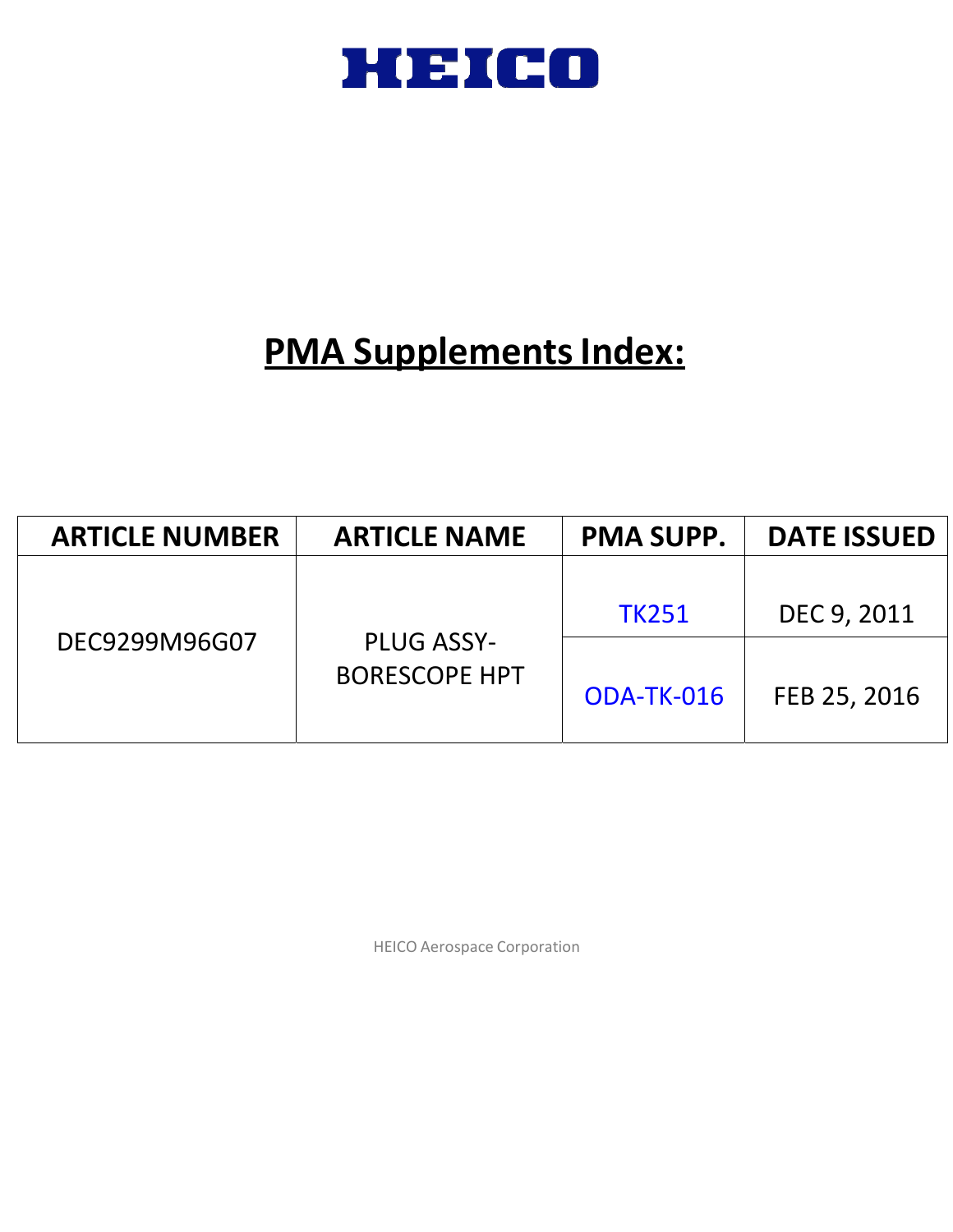| Turbine Kinetics, Inc.<br>A HEICO Aerospace Company<br>60 Sequin Drive<br>Glastonbury, CT 06033 |                   |                                                       | PMA NO.:<br><b>SUPPLEMENT No.:</b><br>DATE:                                                                                                           |                         | <b>PQ0816NE</b><br>ODA-TK-016<br>February 25, 2016                                                                     |  |
|-------------------------------------------------------------------------------------------------|-------------------|-------------------------------------------------------|-------------------------------------------------------------------------------------------------------------------------------------------------------|-------------------------|------------------------------------------------------------------------------------------------------------------------|--|
| Article<br>Name                                                                                 | Article<br>Number | Approved<br>Replacement<br>for Article<br>Number      | Approval Basis and<br><b>Approved Design Data</b>                                                                                                     | Make/TCH<br>Eligibility | Model/Series<br>Eligibility                                                                                            |  |
| Nozzle, #5<br><b>BRG</b>                                                                        | 2A1211DEC         | Intl. Aero Engines<br>P/N: 2A1211                     | Tests and Computations per<br>14 CFR § 21.303,<br>Dwg No.: 2A1211DEC,<br>Rev.: B,<br>Dated: 8/29/14,<br>or later FAA approved<br>revisions.           | Intl. Aero<br>Engines   | V2500-A1<br>V2522-A5<br>V2524-A5<br>V2527-A5<br>V2527E-A5<br>V2527M-A5<br>V2530-A5<br>V2533-A5<br>V2525-D5<br>V2528-D5 |  |
| Tube,<br>Transfer,<br>Packing, #5<br><b>BRG</b>                                                 | 2A1212DEC         | Intl. Aero Engines<br>P/N: 2A1212                     | Tests and Computations per<br>14 CFR § 21.303,<br>Dwg No.: 2A1212DEC,<br>Rev.: B,<br>Dated: 8/29/14,<br>or later FAA approved<br>revisions.           | Intl. Aero<br>Engines   | V2500-A1<br>V2522-A5<br>V2524-A5<br>V2527-A5<br>V2527E-A5<br>V2527M-A5<br>V2530-A5<br>V2533-A5<br>V2525-D5<br>V2528-D5 |  |
| Link<br>Assembly                                                                                | DEC290-0176-501   | Goodrich<br>Aerostructures<br>$P/N$ :<br>290-0176-501 | Tests and Computations per<br>14 CFR § 21.303,<br>Dwg No.:<br>DEC290-0176-501,<br>Rev.: D,<br>Dated: 10/22/15,<br>or later FAA approved<br>revisions. | Boeing                  | MD-90-30                                                                                                               |  |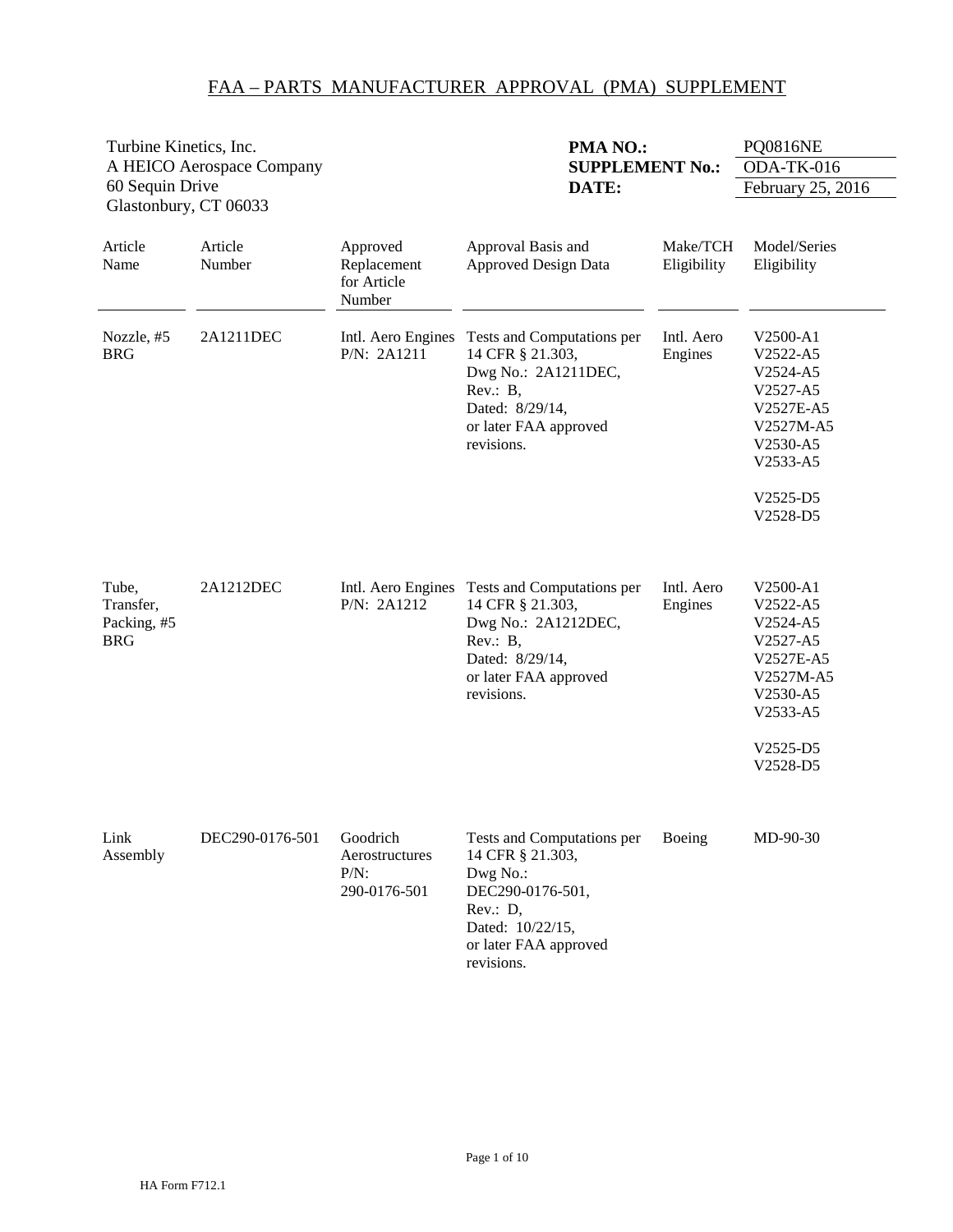| Turbine Kinetics, Inc.                   |                           |                                                       | <b>PMA NO.:</b>                                                                                                                                      |                                  | <b>PQ0816NE</b>                                                                                                                                                                                                                                                                                                                                                                   |  |
|------------------------------------------|---------------------------|-------------------------------------------------------|------------------------------------------------------------------------------------------------------------------------------------------------------|----------------------------------|-----------------------------------------------------------------------------------------------------------------------------------------------------------------------------------------------------------------------------------------------------------------------------------------------------------------------------------------------------------------------------------|--|
|                                          | A HEICO Aerospace Company |                                                       | <b>SUPPLEMENT No.:</b>                                                                                                                               |                                  | ODA-TK-016                                                                                                                                                                                                                                                                                                                                                                        |  |
| 60 Sequin Drive<br>Glastonbury, CT 06033 |                           |                                                       | DATE:                                                                                                                                                |                                  | February 25, 2016                                                                                                                                                                                                                                                                                                                                                                 |  |
| Article<br>Name                          | Article<br>Number         | Approved<br>Replacement<br>for Article<br>Number      | Approval Basis and<br><b>Approved Design Data</b>                                                                                                    | Make/TCH<br>Eligibility          | Model/Series<br>Eligibility                                                                                                                                                                                                                                                                                                                                                       |  |
| Hinge-<br><b>Blocker Door</b>            | DEC290-0565-508           | Goodrich<br>Aerostructures<br>$P/N$ :<br>290-0565-508 | Tests and Computations per<br>14 CFR § 21.303,<br>Dwg No.:<br>DEC290-0565-508,                                                                       | International<br>Aero<br>Engines | V2525-D5<br>V2528-D5                                                                                                                                                                                                                                                                                                                                                              |  |
|                                          |                           |                                                       | Rev.: D,<br>Dated: 11/21/11,<br>or later FAA approved<br>revisions.                                                                                  | Boeing                           | MD-90-30                                                                                                                                                                                                                                                                                                                                                                          |  |
| <b>Bumper</b>                            | DEC290-0647-501           | Goodrich<br>Aerostructures<br>$P/N$ :<br>290-0647-501 | Tests and Computations per<br>14 CFR § 21.303,<br>Dwg No.:<br>DEC290-0647-501,<br>Rev.: A,<br>Dated: 4/18/12,<br>or later FAA approved<br>revisions. | Boeing                           | MD-90-30                                                                                                                                                                                                                                                                                                                                                                          |  |
| Seat-Vent                                | DEC540-1854-1             | Honeywell P/N:<br>540-1854-1                          | Tests and Computations per<br>14 CFR § 21.303,<br>Dwg No.: DEC540-1854-1,<br>Rev.: D,<br>Dated: 3/10/08,<br>or later FAA approved<br>revisions.      | Pratt &<br>Whitney               | PW4050, PW4050-3,<br>PW4052, PW4052-3,<br>PW4056, PW4056-3,<br>PW4060, PW4060-3,<br>PW4060A,<br>PW4060A-3,<br>PW4060C,<br>PW4062-3, PW4152,<br>PW4152-3, PW4156,<br>PW4156-3, PW4156A,<br>PW4156A-3,<br>PW4158, PW4158-3,<br>PW4164, PW4168,<br>PW4460, PW4460-3,<br>PW4462, PW4462-3,<br>PW4077, PW4090,<br>PW4090-3<br>PW4074, PW4074D,<br>PW4077D, PW4084D,<br>PW4090D, PW4098 |  |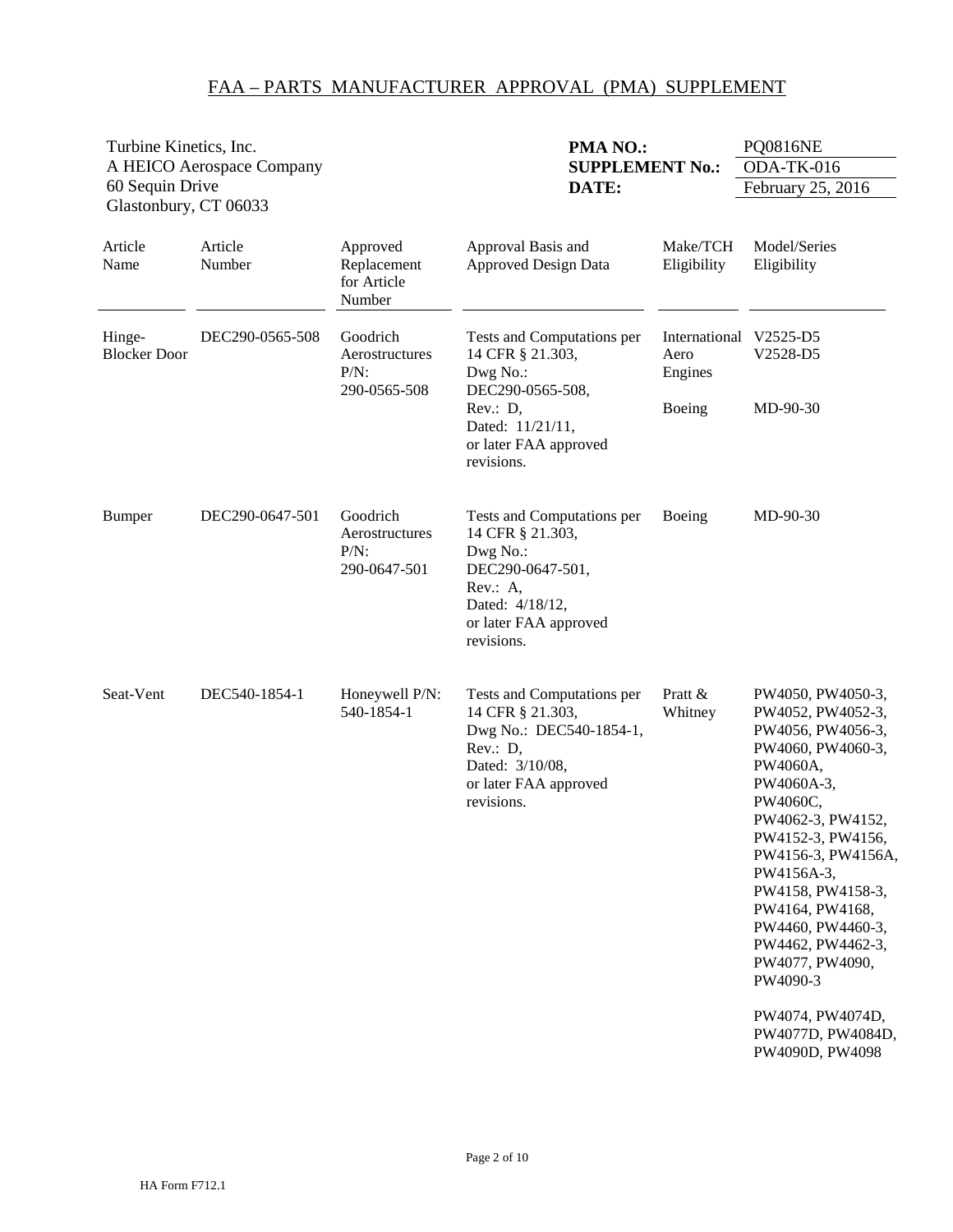<span id="page-3-0"></span>

| Turbine Kinetics, Inc.                              |                           |                                                  | PMA <sub>NO</sub> .:                                                                                                                               |                         | <b>PQ0816NE</b>                                                                                                                                                                                                                                                    |
|-----------------------------------------------------|---------------------------|--------------------------------------------------|----------------------------------------------------------------------------------------------------------------------------------------------------|-------------------------|--------------------------------------------------------------------------------------------------------------------------------------------------------------------------------------------------------------------------------------------------------------------|
|                                                     | A HEICO Aerospace Company |                                                  | <b>SUPPLEMENT No.:</b>                                                                                                                             |                         | ODA-TK-016                                                                                                                                                                                                                                                         |
| 60 Sequin Drive                                     |                           |                                                  | DATE:                                                                                                                                              |                         | February 25, 2016                                                                                                                                                                                                                                                  |
| Glastonbury, CT 06033                               |                           |                                                  |                                                                                                                                                    |                         |                                                                                                                                                                                                                                                                    |
| Article<br>Name                                     | Article<br>Number         | Approved<br>Replacement<br>for Article<br>Number | Approval Basis and<br><b>Approved Design Data</b>                                                                                                  | Make/TCH<br>Eligibility | Model/Series<br>Eligibility                                                                                                                                                                                                                                        |
| Plug<br>Assembly,<br><b>Borescope</b><br><b>HPT</b> | DEC9299M96G07             | General Electric<br>$P/N$ :<br>9299M96G07        | Tests and Computations per<br>14 CFR § 21.303,<br>Dwg No.:<br>DEC9299M96G07,<br>Rev.: A,<br>Dated: 2/22/12,<br>or later FAA approved<br>revisions. | General<br>Electric     | CF6-80C2B1<br>CF6-80C2B2<br>CF6-80C2B4<br>CF6-80C2B6<br>CF6-80C2B1F<br>CF6-80C2B2F<br>CF6-80C2B4F<br>CF6-80C2B5F<br>CF6-80C2B6F<br>CF6-80C2B6FA<br>CF6-80C2B7F<br>CF6-80C2B8F<br>CF6-80C2A1<br>CF6-80C2A2<br>CF6-80C2A3<br>CF6-80C2A5<br>CF6-80C2A5F<br>CF6-80C2A8 |
|                                                     |                           |                                                  |                                                                                                                                                    |                         | CF6-80C2D1F                                                                                                                                                                                                                                                        |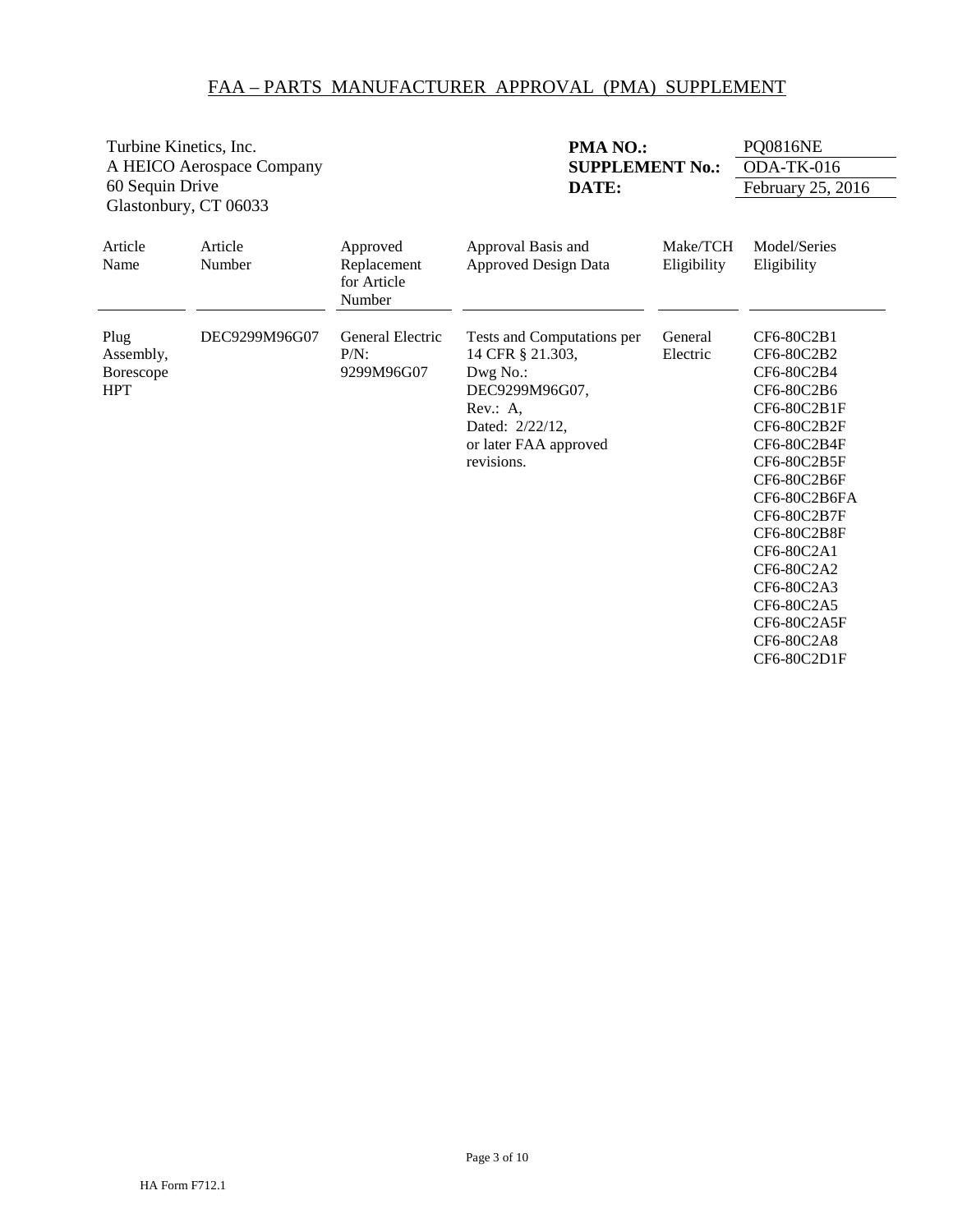| Turbine Kinetics, Inc.<br>A HEICO Aerospace Company<br>60 Sequin Drive<br>Glastonbury, CT 06033 |                   |                                                  | PMA NO.:<br><b>SUPPLEMENT No.:</b><br>DATE:                                                                                                        |                         | <b>PQ0816NE</b><br>ODA-TK-016<br>February 25, 2016                                                                                                                                                                                       |  |
|-------------------------------------------------------------------------------------------------|-------------------|--------------------------------------------------|----------------------------------------------------------------------------------------------------------------------------------------------------|-------------------------|------------------------------------------------------------------------------------------------------------------------------------------------------------------------------------------------------------------------------------------|--|
| Article<br>Name                                                                                 | Article<br>Number | Approved<br>Replacement<br>for Article<br>Number | Approval Basis and<br><b>Approved Design Data</b>                                                                                                  | Make/TCH<br>Eligibility | Model/Series<br>Eligibility                                                                                                                                                                                                              |  |
| Shaft<br>Assembly,<br>Flexible                                                                  | DEC121750-1       | Honeywell P/N:<br>121750-1                       | Tests and Computations per<br>14 CFR § 21.303,<br>Dwg No.: DEC121750-1,<br>Rev.: G,<br>Dated: 6/10/14,                                             | Boeing                  | 747-200B Series<br>747-200F Series<br>747-200C Series<br>747-300 Series                                                                                                                                                                  |  |
|                                                                                                 |                   |                                                  | or later FAA approved<br>revisions.                                                                                                                | General<br>Electric     | $CF6-6D$<br>CF6-6D1<br>CF6-6D1A<br>$CF6-6K$<br>CF6-6K2<br><b>CF6-50A</b><br>$CF6-50C$<br>CF6-50CA<br>CF6-50C1<br>CF6-50C2<br>CF6-50C2B<br>CF6-50C2D<br><b>CF6-50E</b><br>CF6-50E1<br>CF6-50E2<br><b>CF6-50E2B</b>                        |  |
|                                                                                                 |                   |                                                  |                                                                                                                                                    | Boeing                  | $DC-10-10$<br>DC-10-10F<br>$DC-10-15$<br>$DC-10-30$<br>DC-10-30F<br>MD-10-10F<br>MD-10-30F                                                                                                                                               |  |
| Ring, Piston                                                                                    | DEC5833402-101    | Parker Hannifin<br>$P/N$ :<br>5833402-101        | Tests and Computations per<br>14 CFR § 21.303,<br>Dwg No.:<br>DEC5833402-101,<br>Rev.: F,<br>Dated: 5/8/14,<br>or later FAA approved<br>revisions. | Pratt &<br>Whitney      | PW4050, PW4052,<br>PW4056, PW4060,<br>PW4060A, PW4060C,<br>PW4074, PW4074D,<br>PW4077, PW4077D,<br>PW4084, PW4084D,<br>PW4090, PW4090-3,<br>PW4090D, PW4098,<br>PW4152, PW4156,<br>PW4156A, PW4158,<br>PW4164, PW4168,<br>PW4460, PW4462 |  |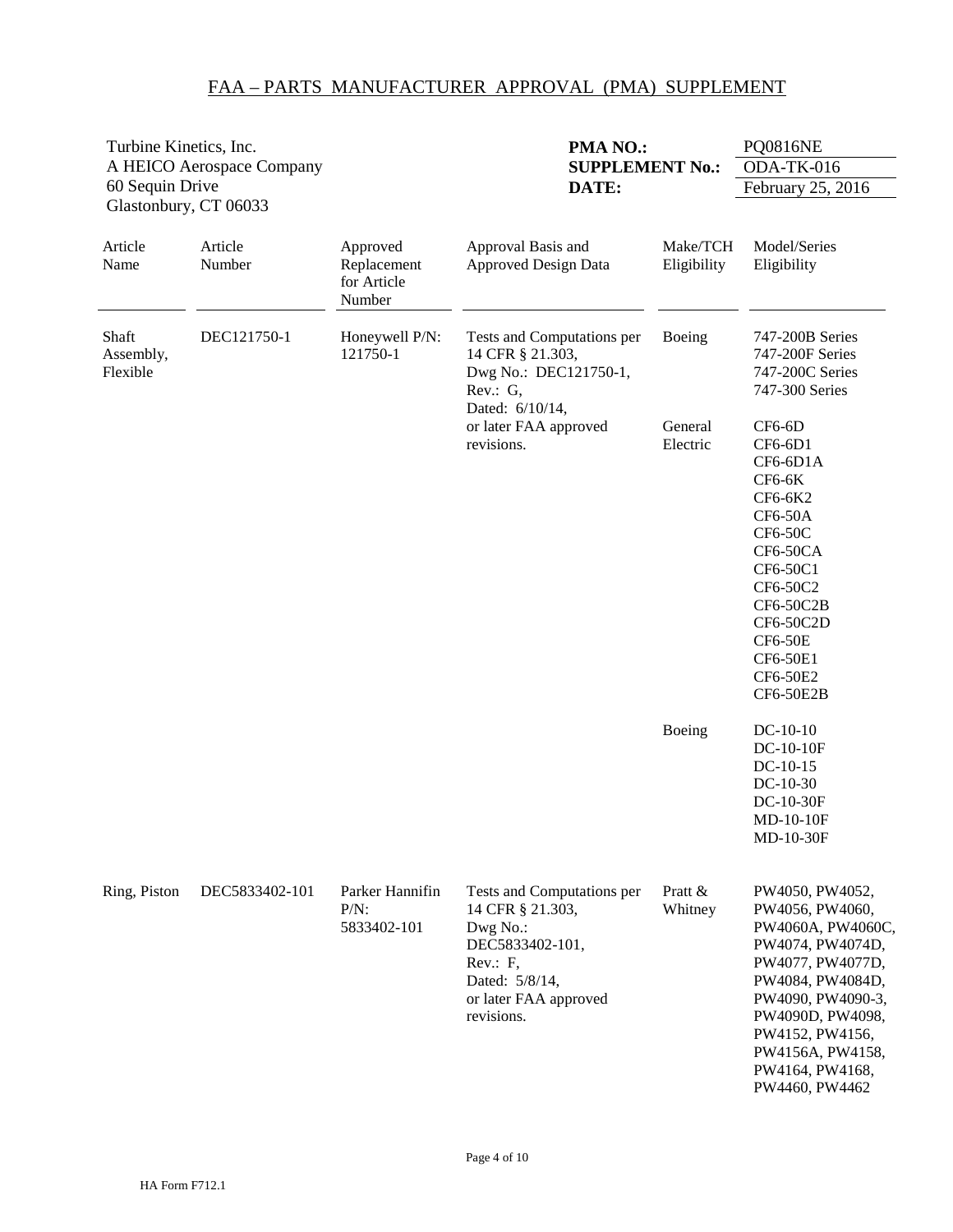| Turbine Kinetics, Inc.                   |                           |                                                  | PMA NO.:                                                                                                                                         |                         |                                                                                                                                                                         |
|------------------------------------------|---------------------------|--------------------------------------------------|--------------------------------------------------------------------------------------------------------------------------------------------------|-------------------------|-------------------------------------------------------------------------------------------------------------------------------------------------------------------------|
|                                          | A HEICO Aerospace Company |                                                  | <b>SUPPLEMENT No.:</b>                                                                                                                           |                         | ODA-TK-016                                                                                                                                                              |
| 60 Sequin Drive<br>Glastonbury, CT 06033 |                           |                                                  | DATE:                                                                                                                                            |                         | February 25, 2016                                                                                                                                                       |
| Article<br>Name                          | Article<br>Number         | Approved<br>Replacement<br>for Article<br>Number | Approval Basis and<br><b>Approved Design Data</b>                                                                                                | Make/TCH<br>Eligibility | Model/Series<br>Eligibility                                                                                                                                             |
| Latch Assy                               | H3269-11DEC               | Hartwell P/N:<br>H3269-11                        | Tests and Computations per<br>14 CFR § 21.303,<br>Dwg No.: H3269-11DEC,<br>$Rev.: -$ ,<br>Dated: 5/29/14,<br>or later FAA approved<br>revisions. | Airbus                  | A319 Model -131<br>A319 Model -132<br>A319 Model -133<br>A320 Model -231<br>A320 Model -232<br>A320 Model -233<br>A321 Model -131<br>A321 Model -231<br>A321 Model -232 |
| <b>Hook Assy</b>                         | 116232-7DEC               | Hartwell P/N:<br>116232-7                        | Tests and Computations per<br>14 CFR § 21.303,<br>Dwg No.: 116232-7DEC,<br>$Rev.: -$ ,<br>Dated: 5/28/14,<br>or later FAA approved<br>revisions. | Airbus                  | A319 Model -131<br>A319 Model -132<br>A319 Model -133<br>A320 Model -231<br>A320 Model -232<br>A320 Model -233<br>A321 Model -131<br>A321 Model -231<br>A321 Model -232 |
| Handle Assy                              | 114838-5DEC               | Hartwell P/N:<br>114838-5                        | Tests and Computations per<br>14 CFR § 21.303,<br>Dwg No.: 114838-5DEC,<br>Rev.: A,<br>Dated: 1/26/16,<br>or later FAA approved<br>revisions.    | Airbus                  | A319 Model -131<br>A319 Model -132<br>A319 Model -133<br>A320 Model -231<br>A320 Model -232<br>A320 Model -233<br>A321 Model -131<br>A321 Model -231<br>A321 Model -232 |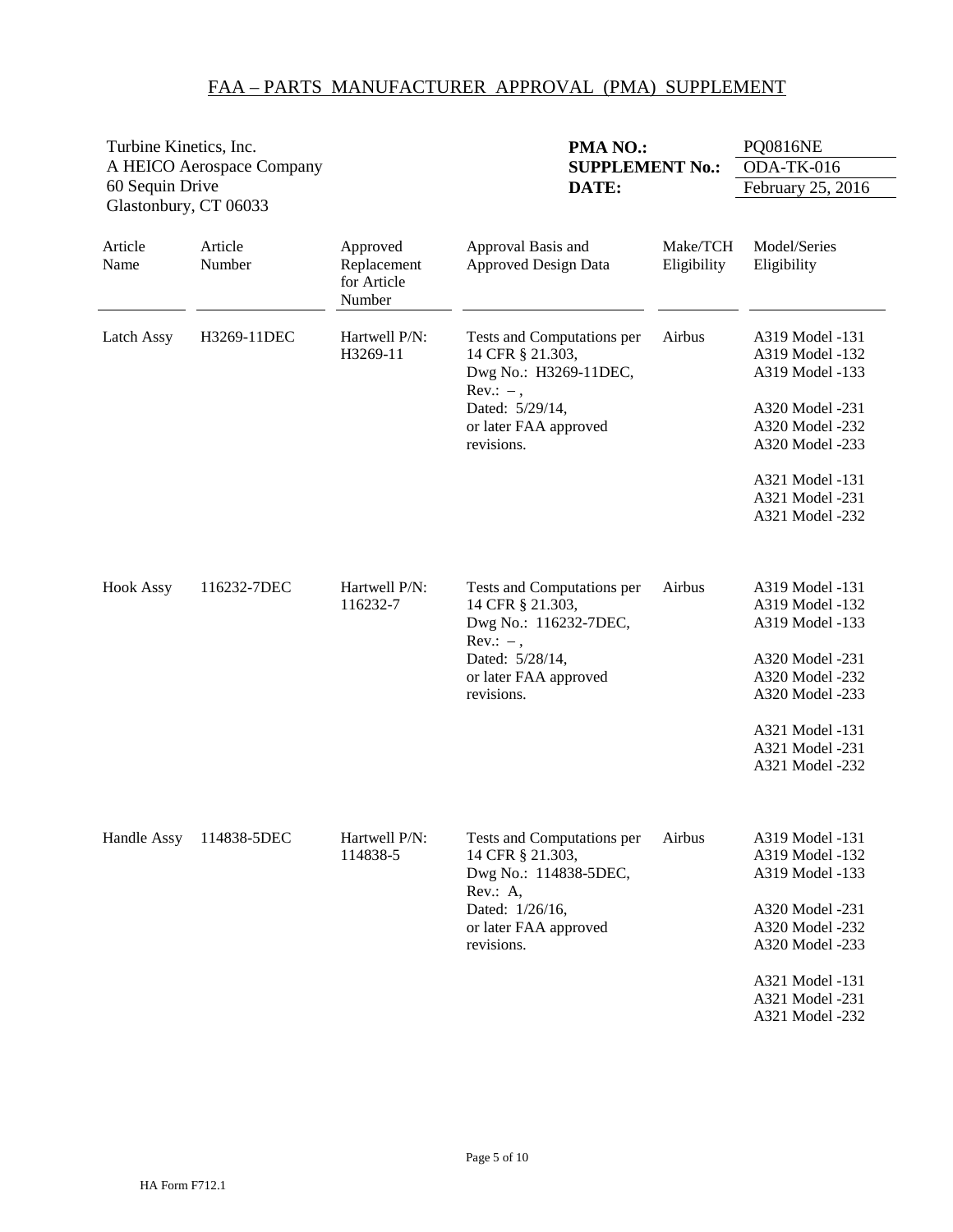| Turbine Kinetics, Inc.                   |                   |                                                  | PMA NO.:                                                                                                                                      |                         | <b>PQ0816NE</b>                                                                                                                                                         |
|------------------------------------------|-------------------|--------------------------------------------------|-----------------------------------------------------------------------------------------------------------------------------------------------|-------------------------|-------------------------------------------------------------------------------------------------------------------------------------------------------------------------|
| A HEICO Aerospace Company                |                   |                                                  | <b>SUPPLEMENT No.:</b>                                                                                                                        |                         | ODA-TK-016                                                                                                                                                              |
| 60 Sequin Drive<br>Glastonbury, CT 06033 |                   |                                                  | DATE:                                                                                                                                         |                         | February 25, 2016                                                                                                                                                       |
| Article<br>Name                          | Article<br>Number | Approved<br>Replacement<br>for Article<br>Number | Approval Basis and<br><b>Approved Design Data</b>                                                                                             | Make/TCH<br>Eligibility | Model/Series<br>Eligibility                                                                                                                                             |
| <b>Trigger Assy</b>                      | 114840-7DEC       | Hartwell P/N:<br>114840-7                        | Tests and Computations per<br>14 CFR § 21.303,<br>Dwg No.: 114840-7DEC,<br>Rev.: D,<br>Dated: 1/26/16,<br>or later FAA approved<br>revisions. | Airbus                  | A319 Model -131<br>A319 Model -132<br>A319 Model -133<br>A320 Model -231<br>A320 Model -232<br>A320 Model -233<br>A321 Model -131<br>A321 Model -231<br>A321 Model -232 |
| Link                                     | 108443-5DEC       | Hartwell P/N:<br>108443-5                        | Tests and Computations per<br>14 CFR § 21.303,<br>Dwg No.: 108443-5DEC,<br>Rev.: A,<br>Dated: 1/26/16,<br>or later FAA approved<br>revisions. | Airbus                  | A319 Model -131<br>A319 Model -132<br>A319 Model -133<br>A320 Model -231<br>A320 Model -232<br>A320 Model -233<br>A321 Model -131<br>A321 Model -231<br>A321 Model -232 |
| Spring                                   | 108439-1DEC       | Hartwell P/N:<br>108439-1                        | Tests and Computations per<br>14 CFR § 21.303,<br>Dwg No.: 108439-1DEC,<br>Rev.: A,<br>Dated: 7/22/14,<br>or later FAA approved<br>revisions. | Airbus                  | A319 Model -131<br>A319 Model -132<br>A319 Model -133<br>A320 Model -231<br>A320 Model -232<br>A320 Model -233<br>A321 Model -131<br>A321 Model -231<br>A321 Model -232 |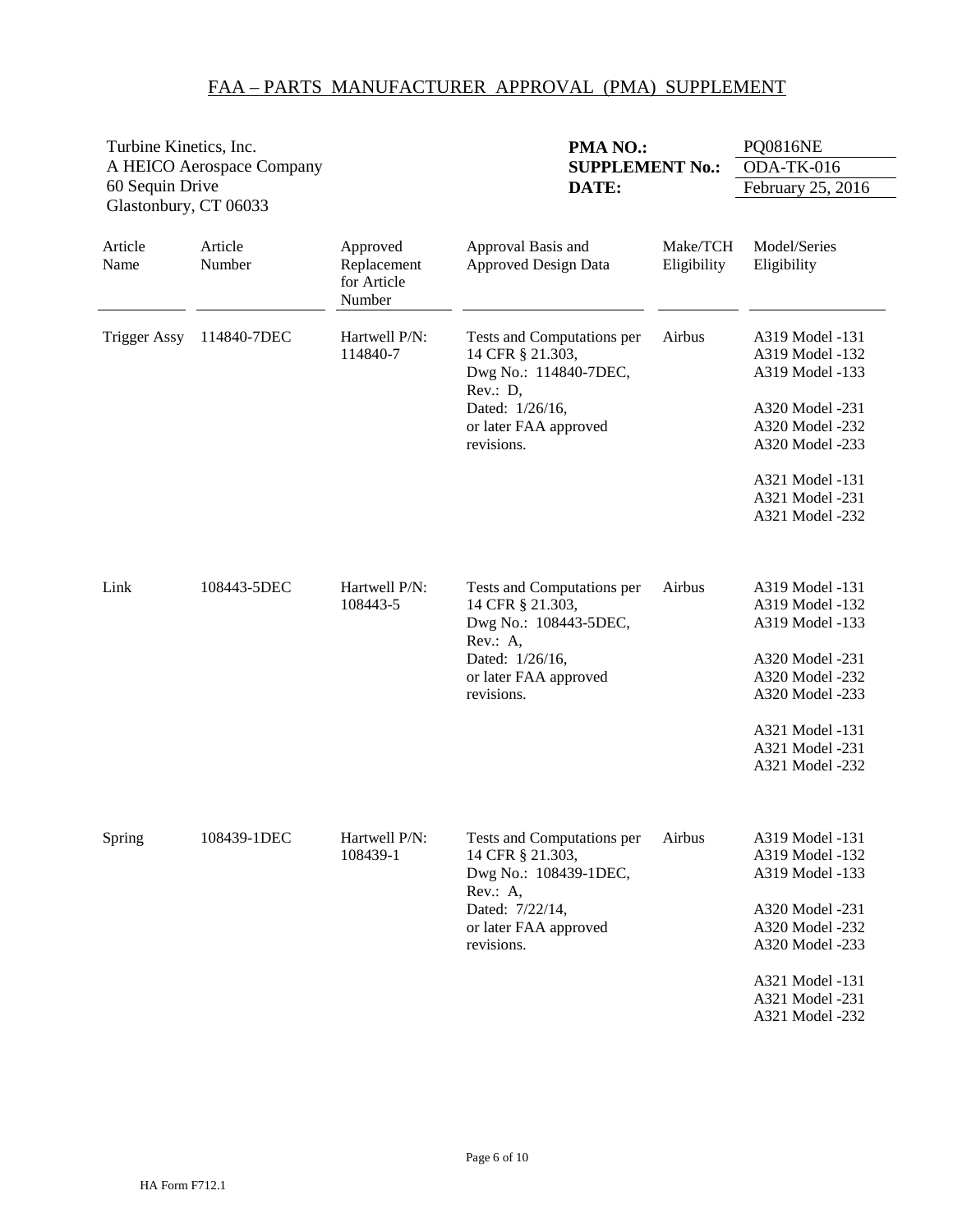| Turbine Kinetics, Inc.    |                       |                                                  | PMA NO.:                                                                                                                                         |                         | <b>PQ0816NE</b>                                                                                                                                                         |
|---------------------------|-----------------------|--------------------------------------------------|--------------------------------------------------------------------------------------------------------------------------------------------------|-------------------------|-------------------------------------------------------------------------------------------------------------------------------------------------------------------------|
| A HEICO Aerospace Company |                       | <b>SUPPLEMENT No.:</b>                           |                                                                                                                                                  | ODA-TK-016              |                                                                                                                                                                         |
| 60 Sequin Drive           | Glastonbury, CT 06033 |                                                  | DATE:                                                                                                                                            |                         | February 25, 2016                                                                                                                                                       |
| Article<br>Name           | Article<br>Number     | Approved<br>Replacement<br>for Article<br>Number | Approval Basis and<br><b>Approved Design Data</b>                                                                                                | Make/TCH<br>Eligibility | Model/Series<br>Eligibility                                                                                                                                             |
| Spring                    | 108448-3DEC           | Hartwell P/N:<br>108448-3                        | Tests and Computations per<br>14 CFR § 21.303,<br>Dwg No.: 108448-3DEC,<br>Rev.: A,<br>Dated: 7/22/14,<br>or later FAA approved<br>revisions.    | Airbus                  | A319 Model -131<br>A319 Model -132<br>A319 Model -133<br>A320 Model -231<br>A320 Model -232<br>A320 Model -233<br>A321 Model -131<br>A321 Model -231<br>A321 Model -232 |
| Spacer                    | 108968-1DEC           | Hartwell P/N:<br>108968-1                        | Tests and Computations per<br>14 CFR § 21.303,<br>Dwg No.: 108968-1DEC,<br>$Rev.: -$ ,<br>Dated: 5/29/14,<br>or later FAA approved<br>revisions. | Airbus                  | A319 Model -131<br>A319 Model -132<br>A319 Model -133<br>A320 Model -231<br>A320 Model -232<br>A320 Model -233<br>A321 Model -131<br>A321 Model -231<br>A321 Model -232 |
| <b>Bushing</b>            | 116365-3DEC           | Hartwell P/N:<br>116365-3                        | Tests and Computations per<br>14 CFR § 21.303,<br>Dwg No.: 116365-3DEC,<br>$Rev.: -$ ,<br>Dated: 5/29/14,<br>or later FAA approved<br>revisions. | Airbus                  | A319 Model -131<br>A319 Model -132<br>A319 Model -133<br>A320 Model -231<br>A320 Model -232<br>A320 Model -233<br>A321 Model -131<br>A321 Model -231<br>A321 Model -232 |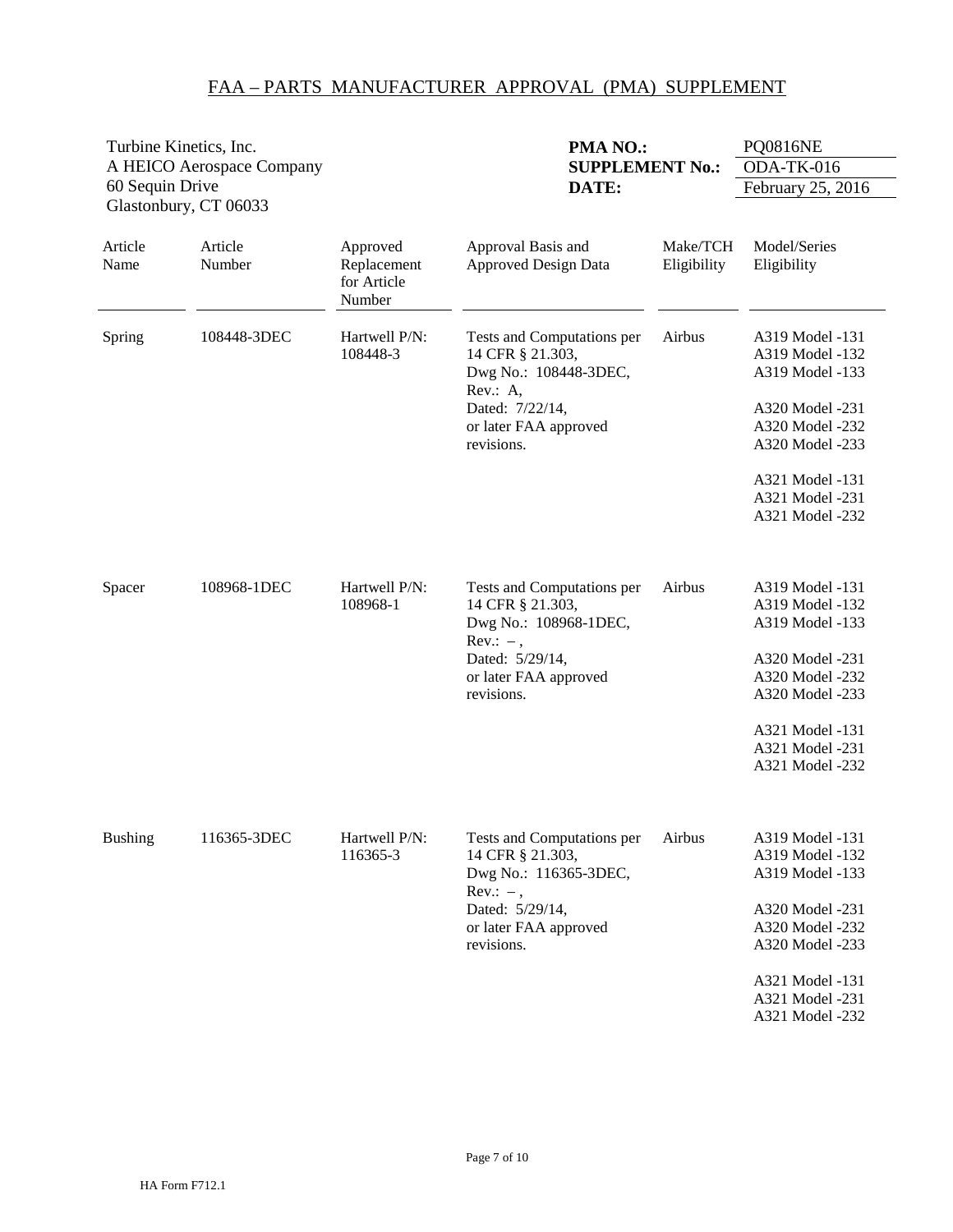| Turbine Kinetics, Inc.                   |                          |                                                  | PMA NO.:                                                                                                                                                    |                         | <b>PQ0816NE</b>                                                                                                                                                         |
|------------------------------------------|--------------------------|--------------------------------------------------|-------------------------------------------------------------------------------------------------------------------------------------------------------------|-------------------------|-------------------------------------------------------------------------------------------------------------------------------------------------------------------------|
| A HEICO Aerospace Company                |                          |                                                  | <b>SUPPLEMENT No.:</b>                                                                                                                                      |                         | ODA-TK-016                                                                                                                                                              |
| 60 Sequin Drive<br>Glastonbury, CT 06033 |                          |                                                  | DATE:                                                                                                                                                       |                         | February 25, 2016                                                                                                                                                       |
| Article<br>Name                          | Article<br>Number        | Approved<br>Replacement<br>for Article<br>Number | Approval Basis and<br><b>Approved Design Data</b>                                                                                                           | Make/TCH<br>Eligibility | Model/Series<br>Eligibility                                                                                                                                             |
| Spacer                                   | 108969-1DEC              | Hartwell P/N:<br>108969-1                        | Tests and Computations per<br>14 CFR § 21.303,<br>Dwg No.: 108969-1DEC,<br>$Rev.: -$ ,<br>Dated: 5/29/14,<br>or later FAA approved<br>revisions.            | Airbus                  | A319 Model -131<br>A319 Model -132<br>A319 Model -133<br>A320 Model -231<br>A320 Model -232<br>A320 Model -233<br>A321 Model -131<br>A321 Model -231<br>A321 Model -232 |
| Rivet                                    | 116250-1DEC              | Hartwell P/N:<br>116250-1                        | Tests and Computations per<br>14 CFR § 21.303,<br>Dwg No.: 116250-1DEC,<br>$Rev.: -$ ,<br>Dated: 5/29/14,<br>or later FAA approved<br>revisions.            | Airbus                  | A319 Model -131<br>A319 Model -132<br>A319 Model -133<br>A320 Model -231<br>A320 Model -232<br>A320 Model -233<br>A321 Model -131<br>A321 Model -231<br>A321 Model -232 |
| Rivet                                    | HSP148-9-156-<br>1110DEC | Hartwell P/N:<br>HSP148-9-156-<br>1110           | Tests and Computations per<br>14 CFR § 21.303,<br>Dwg No.:<br>HSP148-9-156-1110DEC,<br>$Rev: -$ ,<br>Dated: 5/29/14,<br>or later FAA approved<br>revisions. | Airbus                  | A319 Model -131<br>A319 Model -132<br>A319 Model -133<br>A320 Model -231<br>A320 Model -232<br>A320 Model -233<br>A321 Model -131<br>A321 Model -231<br>A321 Model -232 |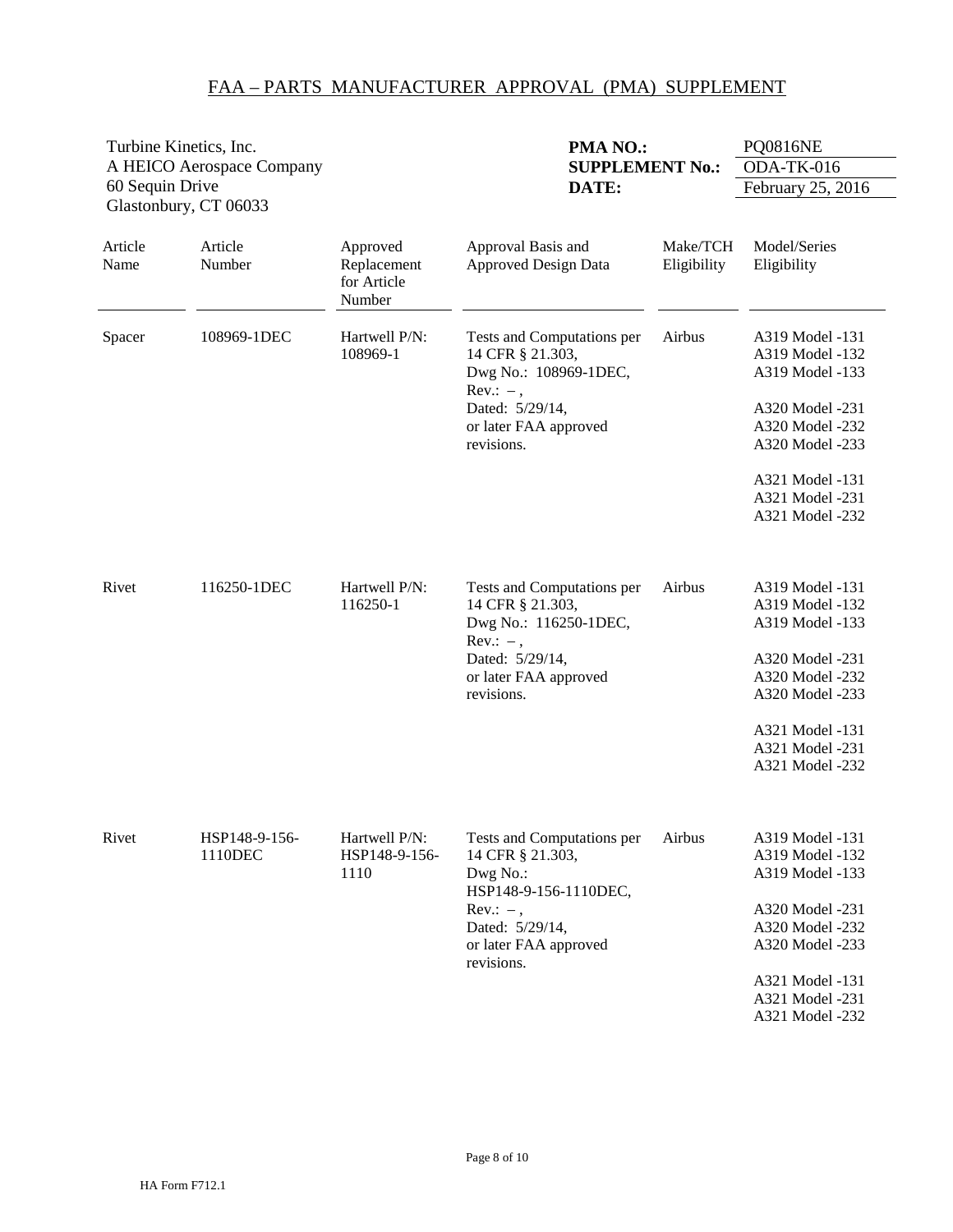| Turbine Kinetics, Inc. |                           |                                                  | PMA NO.:                                                                              |                         | <b>PQ0816NE</b>                                       |
|------------------------|---------------------------|--------------------------------------------------|---------------------------------------------------------------------------------------|-------------------------|-------------------------------------------------------|
|                        | A HEICO Aerospace Company |                                                  | <b>SUPPLEMENT No.:</b>                                                                |                         | ODA-TK-016                                            |
| 60 Sequin Drive        |                           |                                                  | DATE:                                                                                 |                         | February 25, 2016                                     |
| Glastonbury, CT 06033  |                           |                                                  |                                                                                       |                         |                                                       |
| Article<br>Name        | Article<br>Number         | Approved<br>Replacement<br>for Article<br>Number | Approval Basis and<br><b>Approved Design Data</b>                                     | Make/TCH<br>Eligibility | Model/Series<br>Eligibility                           |
| <b>Bushing</b>         | 116249-1DEC               | Hartwell P/N:<br>116249-1                        | Tests and Computations per<br>14 CFR § 21.303,<br>Dwg No.: 116249-1DEC,<br>$Rev: -$ , | Airbus                  | A319 Model -131<br>A319 Model -132<br>A319 Model -133 |
|                        |                           |                                                  | Dated: 5/29/14,                                                                       |                         | A320 Model -231                                       |
|                        |                           |                                                  | or later FAA approved                                                                 |                         | A320 Model -232                                       |
|                        |                           |                                                  | revisions.                                                                            |                         | A320 Model -233                                       |
|                        |                           |                                                  |                                                                                       |                         | A321 Model -131                                       |
|                        |                           |                                                  |                                                                                       |                         | A321 Model -231                                       |
|                        |                           |                                                  |                                                                                       |                         | A321 Model -232                                       |
| Fitting,               | 114836-1DEC               | Hartwell P/N:                                    | Tests and Computations per                                                            | Airbus                  | A319 Model -131                                       |
| Screwdriver            |                           | 114836-1                                         | 14 CFR § 21.303,                                                                      |                         | A319 Model -132                                       |
|                        |                           |                                                  | Dwg No.: 114836-1DEC,<br>Rev.: B,                                                     |                         | A319 Model -133                                       |
|                        |                           |                                                  | Dated: 1/26/16,                                                                       |                         | A320 Model -231                                       |
|                        |                           |                                                  | or later FAA approved                                                                 |                         | A320 Model -232                                       |
|                        |                           |                                                  | revisions.                                                                            |                         | A320 Model -233                                       |
|                        |                           |                                                  |                                                                                       |                         | A321 Model -131                                       |
|                        |                           |                                                  |                                                                                       |                         | A321 Model -231                                       |
|                        |                           |                                                  |                                                                                       |                         | A321 Model -232                                       |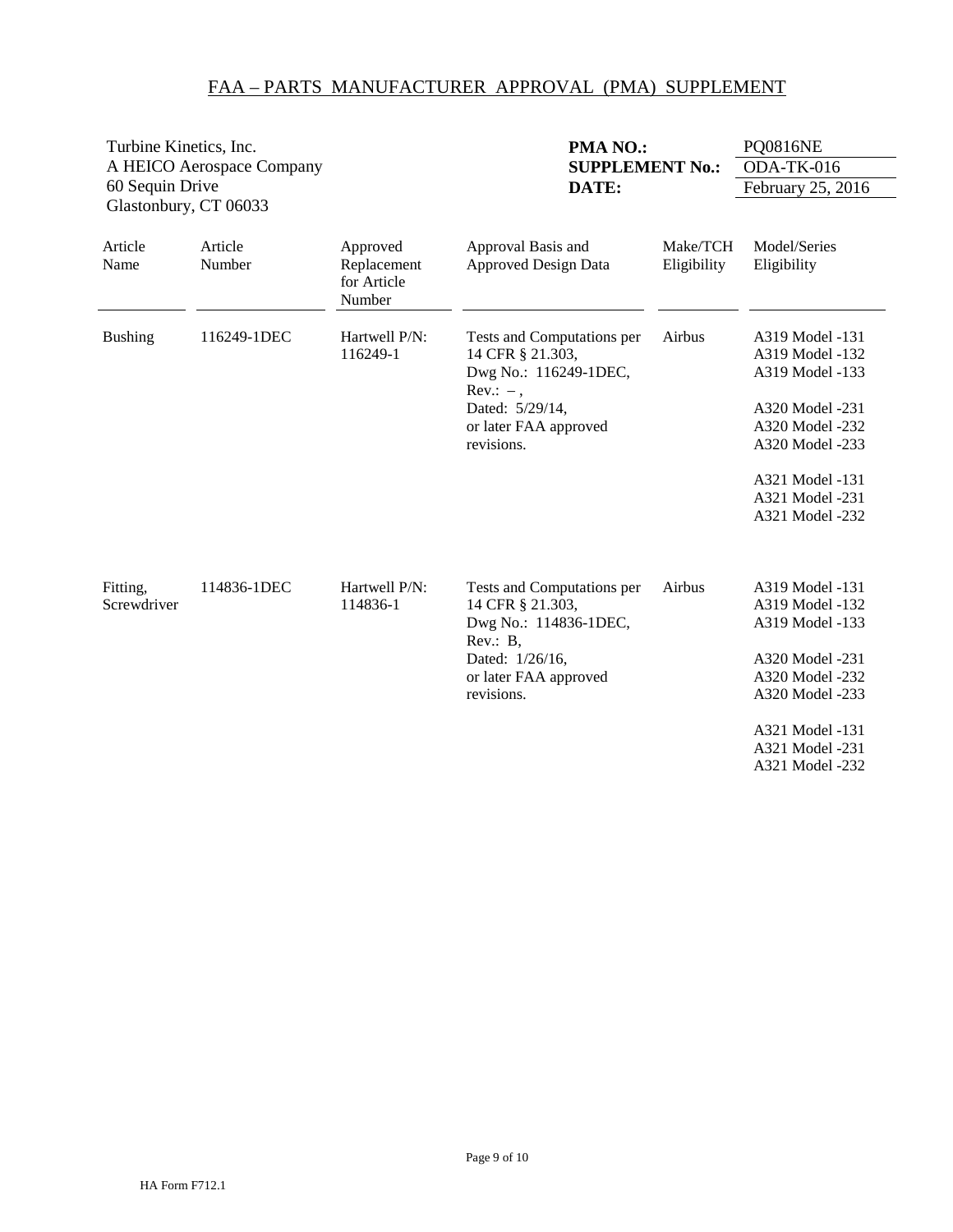|                 | Turbine Kinetics, Inc.<br>A HEICO Aerospace Company |                                                  | PMA NO.:<br><b>SUPPLEMENT No.:</b>                                                                                                              |                         | <b>PQ0816NE</b><br>ODA-TK-016                                                                                                                        |
|-----------------|-----------------------------------------------------|--------------------------------------------------|-------------------------------------------------------------------------------------------------------------------------------------------------|-------------------------|------------------------------------------------------------------------------------------------------------------------------------------------------|
| 60 Sequin Drive | Glastonbury, CT 06033                               |                                                  | DATE:                                                                                                                                           |                         | February 25, 2016                                                                                                                                    |
| Article<br>Name | Article<br>Number                                   | Approved<br>Replacement<br>for Article<br>Number | Approval Basis and<br>Approved Design Data                                                                                                      | Make/TCH<br>Eligibility | Model/Series<br>Eligibility                                                                                                                          |
| Handle          | 114837-3DEC                                         | Hartwell P/N:<br>114837-3                        | Tests and Computations per<br>14 CFR § 21.303,<br>Dwg No.: 114837-3DEC,<br>$Rev: -$ ,<br>Dated: 5/28/14,<br>or later FAA approved<br>revisions. | Airbus                  | A319 Model -131<br>A319 Model -132<br>A319 Model -133<br>A320 Model -231<br>A320 Model -232<br>A320 Model -233<br>A321 Model -131<br>A321 Model -231 |
|                 |                                                     |                                                  | --------------------------- End of Listing --                                                                                                   |                         | A321 Model -232                                                                                                                                      |

NOTE: Minor design changes (reference 14 CFR part 21 §§ 21.319 and 21.619) and major design changes (reference 14 CFR part 21 §§ 21.319 and 21.619) to drawings and specifications must be accomplished in accordance with the FAA approved HEICO PMA ODA Procedures Manual.

 $Data$ 

Marco Cuberos PMA ODA administrator HEICO Aerospace Corporation **FEBRUARY 25, 2016** 

Date

This Supplement is an attachment to FAA-PMA approval letter dated March 28, 2001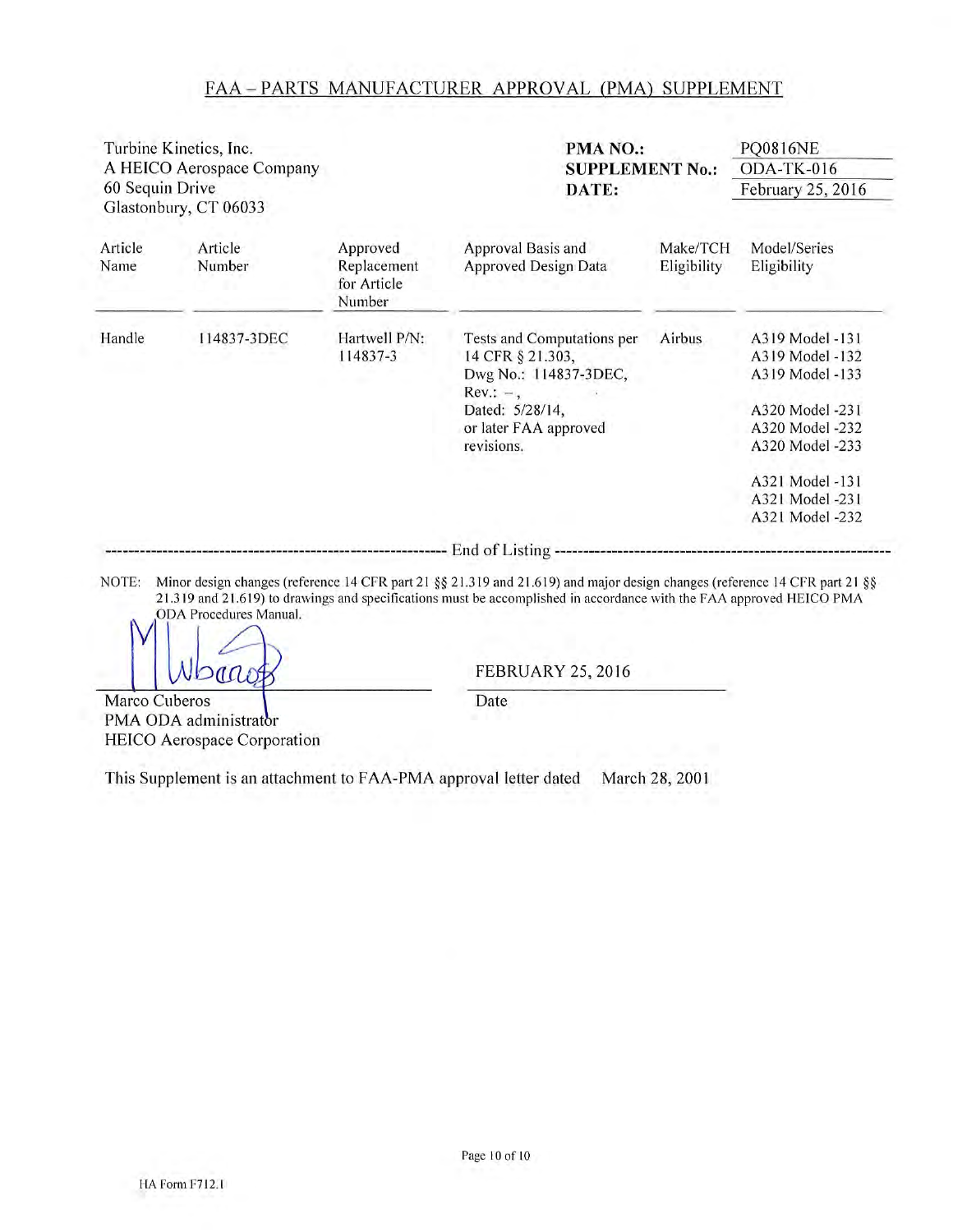#### FEDERAL AVIATION ADMINISTRATION - PARTS MANUFACTURER APPROVAL

PMA NO.: DEC Technologies, Inc. **PQ1469CE** A HEICO Aerospace Company **SUPPLEMENT No.:** 251 136 Industrial Park Road DATE: December 9, 2011 Piney Flats, TN 37686 Approved Replacement for Article Part FAA Approval Basis and Make Name Number Part Number Approved Design Data Eligibility Model Eligibility Plug DEC9299M96G07 9299M96G07 Test and Computation per General CF6-80C2B1 Assembly, 14 CFR § 21.303, Electric CF6-80C2B2 Borescope Dwg. No.: CF6-80C2B4 HPT DEC9299M96G07, CF6-80C2B6 CF6-80C2B1F Rev.: -, Date: 01/12/11, CF6-80C2B2F or later FAA-approved CF6-80C2B4F revisions CF6-80C2B5F CF6-80C2B6F CF6-80C2B6FA CF6-80C2B7F CF6-80C2B8F CF6-80C2A1 CF6-80C2A2 CF6-80C2A3 CF6-80C2A5 CF6-80C2A5F CF6-80C2A8 CF6-80C2D1F Link **DECP40560** P40560 Test and Computation per Airbus A340-312 14 CFR § 21.303, Assembly A340-313 Dwg. No.: DECP40560, Rev.: -, Boeing 717-200 Date: 05/12/10,  $MD-11$ or later FAA-approved MD-90-30 revisions General CF6-80A1 Electric CF6-80A3 CF6-80E1A2 CF6-80E1A3 CF6-80EIA4